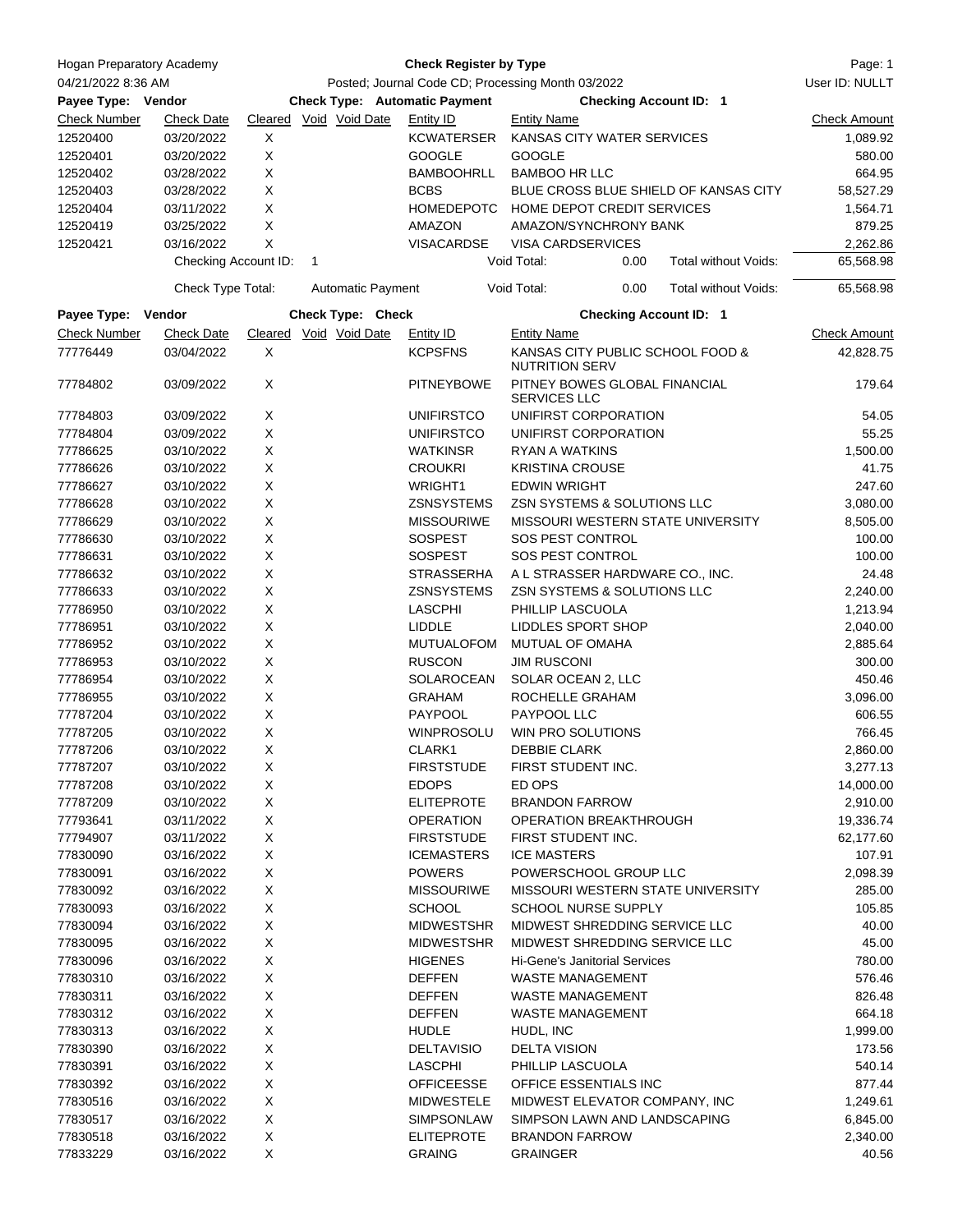| Hogan Preparatory Academy<br>04/21/2022 8:36 AM |                          |   | Page: 2<br>User ID: NULLT |                                                   |                                               |      |                                     |                     |
|-------------------------------------------------|--------------------------|---|---------------------------|---------------------------------------------------|-----------------------------------------------|------|-------------------------------------|---------------------|
|                                                 |                          |   |                           |                                                   |                                               |      |                                     |                     |
| Payee Type: Vendor                              |                          |   | Check Type: Check         | Posted; Journal Code CD; Processing Month 03/2022 |                                               |      | <b>Checking Account ID: 1</b>       |                     |
| <b>Check Number</b>                             | <b>Check Date</b>        |   | Cleared Void Void Date    | <b>Entity ID</b>                                  | <b>Entity Name</b>                            |      |                                     | <b>Check Amount</b> |
| 77858021                                        | 03/17/2022               | X |                           | <b>SYMMETRY</b>                                   | 72-1309319)                                   |      | SYMMETRY ENERGY SOLUTIONS, LLC (EIN | 6,952.09            |
| 77858022                                        | 03/17/2022               | X |                           | <b>SUMNERONE</b>                                  | SUMNERONE, INC.                               |      |                                     | 2,066.30            |
| 77858023                                        | 03/17/2022               | X |                           | YOUNGSIGNS                                        | YOUNG SIGN CO., INC.                          |      |                                     | 7,306.14            |
| 77858024                                        | 03/17/2022               | X |                           | <b>NILESHOME</b>                                  | NILES HOME FOR CHILDREN                       |      |                                     | 2,210.00            |
| 77858025                                        | 03/17/2022               | X |                           | ATT                                               | AT&T                                          |      |                                     | 554.05              |
| 77858026                                        | 03/17/2022               | Χ |                           | NEVELSEVA                                         | <b>EVA TUCKER NEVELS</b>                      |      |                                     | 450.00              |
| 77858027                                        | 03/17/2022               | X |                           | <b>MBA</b>                                        | MARCIA BRENNER ASSOCIATES, LLC                |      |                                     | 380.00              |
| 77858364                                        | 03/17/2022               | Χ |                           | MUTUALOFOM                                        | <b>MUTUAL OF OMAHA</b>                        |      |                                     | 305.41              |
| 77858365                                        | 03/17/2022               | X |                           | <b>OFFICEESSE</b>                                 | OFFICE ESSENTIALS INC                         |      |                                     | 219.36              |
| 77858366                                        | 03/17/2022               | X |                           | THERAFITLL                                        | THERA FIT, LLC                                |      |                                     | 1,982.50            |
| 77858588                                        | 03/17/2022               | X |                           | <b>MARKONE</b>                                    | MARK ONE MANUFACTURING, LTD                   |      |                                     | 800.00              |
| 77858589                                        | 03/17/2022               | X |                           | <b>JAMESWTIPP</b>                                 | JAMES W. TIPPIN & ASSOCIATES                  |      |                                     | 1,900.00            |
| 77858590                                        | 03/17/2022               | Χ |                           | <b>BERRYJAM</b>                                   | <b>JAMIE BERRY</b>                            |      |                                     | 2,000.00            |
| 77858591                                        | 03/17/2022               | X |                           | <b>TIMSTERS</b>                                   | <b>KIM BOYKIN</b>                             |      |                                     | 3,789.50            |
| 77912326                                        | 03/24/2022               | Χ |                           | <b>CATAPULT</b>                                   | NEWTON ALLIANCE, LLC                          |      |                                     | 15,280.00           |
| 77912327                                        | 03/24/2022               | X |                           | <b>KCPL</b>                                       | KANSAS CITY POWER & LIGHT                     |      |                                     | 2,914.03            |
| 77912328                                        | 03/24/2022               | Χ |                           | <b>KCPL</b>                                       | KANSAS CITY POWER & LIGHT                     |      |                                     | 3,688.83            |
| 77912329                                        | 03/24/2022               | X |                           | <b>STACOELECT</b>                                 |                                               |      | STACO ELECTRIC CONSTRUCTION CO.     | 712.21              |
| 77912330                                        | 03/24/2022               | X |                           | <b>NILESHOME</b>                                  | NILES HOME FOR CHILDREN                       |      |                                     | 2,550.00            |
| 77912331                                        | 03/24/2022               | X |                           | <b>ZSNSYSTEMS</b>                                 | ZSN SYSTEMS & SOLUTIONS LLC                   |      |                                     | 4,964.75            |
| 77912332                                        | 03/24/2022               | X |                           | <b>KCPL</b>                                       | KANSAS CITY POWER & LIGHT                     |      |                                     | 1,559.00            |
| 77912333                                        | 03/24/2022               | X |                           | <b>KCPL</b>                                       | KANSAS CITY POWER & LIGHT                     |      |                                     | 64.85               |
| 77912334                                        | 03/24/2022               | Χ |                           | <b>ATT</b>                                        | AT&T                                          |      |                                     | 530.57              |
| 77912335                                        | 03/24/2022               | X |                           | PLAZAACADE                                        | PLAZA Academy                                 |      |                                     | 525.00              |
| 77912336                                        | 03/24/2022               | Χ |                           | ADTSECURIT                                        | The ADT Security Corporation                  |      |                                     | 528.01              |
| 77912337                                        | 03/24/2022               | X |                           | <b>KCWATERSER</b>                                 | KANSAS CITY WATER SERVICES                    |      |                                     | 96.54               |
| 77912338                                        | 03/24/2022               | X |                           | <b>KCWATERSER</b>                                 | KANSAS CITY WATER SERVICES                    |      |                                     | 45.12               |
| 77912339                                        | 03/24/2022               | X |                           | <b>SOSPEST</b>                                    | SOS PEST CONTROL                              |      |                                     | 100.00              |
|                                                 |                          | X |                           |                                                   | SOS PEST CONTROL                              |      |                                     |                     |
| 77912340                                        | 03/24/2022               | X |                           | <b>SOSPEST</b>                                    | AT&T                                          |      |                                     | 100.00              |
| 77912341                                        | 03/24/2022               | X |                           | <b>ATT</b>                                        |                                               |      |                                     | 15.00               |
| 77912342<br>77912343                            | 03/24/2022<br>03/24/2022 | X |                           | <b>ALLSTAR</b><br><b>POSITIVEPR</b>               | POSITIVE PROMOTIONS INC.                      |      | ALL STAR AWARDS & AD SPECIALTIES    | 160.50<br>360.76    |
| 77912573                                        | 03/24/2022               | X |                           | <b>DESIGNMECH</b>                                 | DESIGN MECHANICAL INC.                        |      |                                     | 328.00              |
|                                                 |                          |   |                           |                                                   |                                               |      |                                     |                     |
| 77912574                                        | 03/24/2022               | X |                           | <b>VERIZON</b>                                    | <b>VERIZON WIRELESS</b>                       |      |                                     | 285.96              |
| 77912575                                        | 03/24/2022               | X |                           | <b>PITNEYBOWE</b>                                 | PITNEY BOWES GLOBAL FINANCIAL<br>SERVICES LLC |      |                                     | 181.59              |
| 77912690                                        | 03/24/2022               | X |                           | <b>INNOVATIVE</b>                                 | INNOVATIVE OPTIONS, LLC                       |      |                                     | 1,065.00            |
| 77912691                                        | 03/24/2022               | X |                           | K <sub>12</sub> ITC                               | K12ITC, INC.                                  |      |                                     | 14,591.38           |
| 77912692                                        | 03/24/2022               | X |                           | NUESYNERGY                                        | NUESYNERGY, INC                               |      |                                     | 125.00              |
| 77912693                                        | 03/24/2022               | X |                           | 451                                               | 451 PROTECTION                                |      |                                     | 352.05              |
| 77913009                                        | 03/24/2022               | X |                           | <b>WINPROSOLU</b>                                 | WIN PRO SOLUTIONS                             |      |                                     | 647.94              |
| 77913010                                        | 03/24/2022               | X |                           | <b>SCHOOLSMAR</b>                                 | SSKC EDUCATIONAL SUPPORT INC                  |      |                                     | 16,666.67           |
| 77913011                                        | 03/24/2022               | X |                           | <b>ELITEPROTE</b>                                 | <b>BRANDON FARROW</b>                         |      |                                     | 2,182.50            |
| 77938686                                        | 03/30/2022               | X |                           | STAPLESADV                                        | STAPLES ADVANTAGE                             |      |                                     | 164.40              |
| 77941416                                        | 03/31/2022               | X |                           | <b>WATKINSR</b>                                   | <b>RYAN A WATKINS</b>                         |      |                                     | 1,500.00            |
| 77941417                                        | 03/31/2022               | Χ |                           | MAULLEDWAR                                        | KEVAUN MAULL-EDWARDS                          |      |                                     | 893.75              |
| 77941418                                        | 03/31/2022               | Χ |                           | <b>JOHNSONMIL</b>                                 | MILES JOHNSON                                 |      |                                     | 893.75              |
| 77941419                                        | 03/31/2022               | X |                           | <b>SRAINSURAN</b>                                 | <b>SRA INSURANCE AGENCY</b>                   |      |                                     | 7,125.00            |
| 77941420                                        | 03/31/2022               | Χ |                           | UMKC1                                             | University of Missouri Kansas City            |      |                                     | 2,511.12            |
| 77941421                                        | 03/31/2022               | X |                           | <b>MCREALTY</b>                                   | MC REALTY GROUP, LLC                          |      |                                     | 3,187.08            |
| 77941637                                        | 03/31/2022               | X |                           | <b>DELTAVISIO</b>                                 | <b>DELTA VISION</b>                           |      |                                     | 673.44              |
| 77941901                                        | 03/31/2022               | X |                           | <b>BERRYJAM</b>                                   | <b>JAMIE BERRY</b>                            |      |                                     | 2,100.00            |
| 77941902                                        | 03/31/2022               | X |                           | CLARK1                                            | <b>DEBBIE CLARK</b>                           |      |                                     | 3,640.00            |
| 77941903                                        | 03/31/2022               | X |                           | <b>KLSLEASING</b>                                 | KLS LEASING II, LLC                           |      |                                     | 281,250.00          |
| 77941904                                        | 03/31/2022               | X |                           | <b>ELITEPROTE</b>                                 | <b>BRANDON FARROW</b>                         |      |                                     | 3,637.50            |
|                                                 | Checking Account ID:     |   | 1                         |                                                   | Void Total:                                   | 0.00 | Total without Voids:                | 603,584.26          |
|                                                 | Check Type Total:        |   | Check                     |                                                   | Void Total:                                   | 0.00 | Total without Voids:                | 603,584.26          |